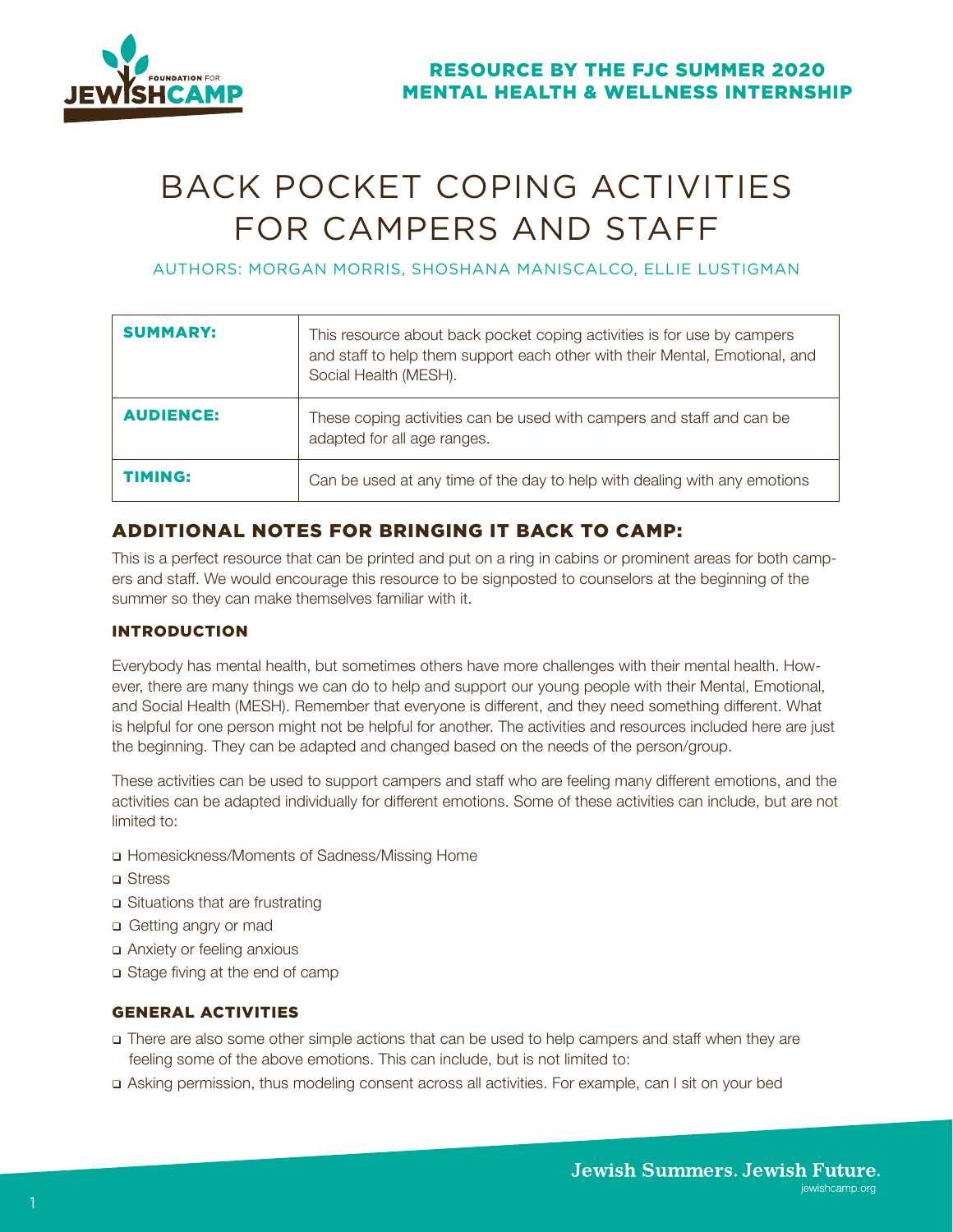- Asking not telling, instead of telling each other to do things, asking them instead. For example, would you like to go for a walk to talk about things?
- □ Giving options
- One-to-one conversations
- Speaking calmly. Talking lightly and softly will help to calm the situation and the person you are talking to
- Drink enough water
- Breathing out twice as long as you breath in will help your heartbeat calm down
- When your shoulders are up your body is feeling tense, help your body by letting your shoulders relax and release some of the tension.
- No one should spend too much time alone or sad with staff/friends don't brush off the issues, but help them through it efficiently so you can get them immersed in camp and then check in with them later.
- Fidgets (friendship bracelets, putty, stress balls, tangles, etc)

#### LAYOUT

Below are a handful of activities that can be used to help in a variety of situations. Each one describes a few situations when the activity could be helpful, the time needed, any materials necessary, and the instructions. It also describes the specific skills used in completing it, the non-specific skill transfer (which is the beliefs and attitudes used), and metaphorical skill transfer (which are the connected ideas to the activity).

#### BREATHING ACTIVITIES

There are so many breathing activities you can do with your campers that can help them when they are feeling the emotions mentioned previously. This can range from simply spending a couple of minutes taking some deep breaths, or blowing some bubbles to help them breath while focusing their attention on one thing. This is good for helping them calm down and get their breathing under control if they are feeling anxious or overwhelmed. It is also good to relieve tension, reduce stress, and help them feel relaxed.

Another great breathing exercise is breathing from 1 to 5, where the first set of 5 breaths last for the count of 1 - breathe in for 1, hold for 1, and breath out for 1. You can continue this to go up to 5 - breathe in for 5, hold for 5, and breathe out for 5. You can do this up to 5 and then work your way back down to 1.

# MEDITATION

- Great for: anxiety, stress, frustrating, or angry situations
- Time needed: 10-15 minutes, but can be as long/short as you want
- Instructions: find a quiet spot in camp with your cabin/group, and get them to either sit in a circle or in a place they feel comfortable around this area (this can either be sitting up or lying down). Play some calming music (there are lots of great mediation playlists on Spotify or Apple Music). You can either leave them to think about things on their own or you can guide them through it. If you are guiding them through you can ask questions/statements like this:
	- Relax your muscles and shoulders, focus on your breathing
	- What is something you are grateful for at this moment?
	- What have you done today that you are proud of?
	- If there are trees, get them to focus on one point or they can close their eyes
	- Other questions or statements you are making should be positive affirmations
	- You can end by getting them to slowly awaken, and stretch out their bodies
- Specific skills: thinking about their emotions, reflection
- Non-specific skills: appreciation of their surroundings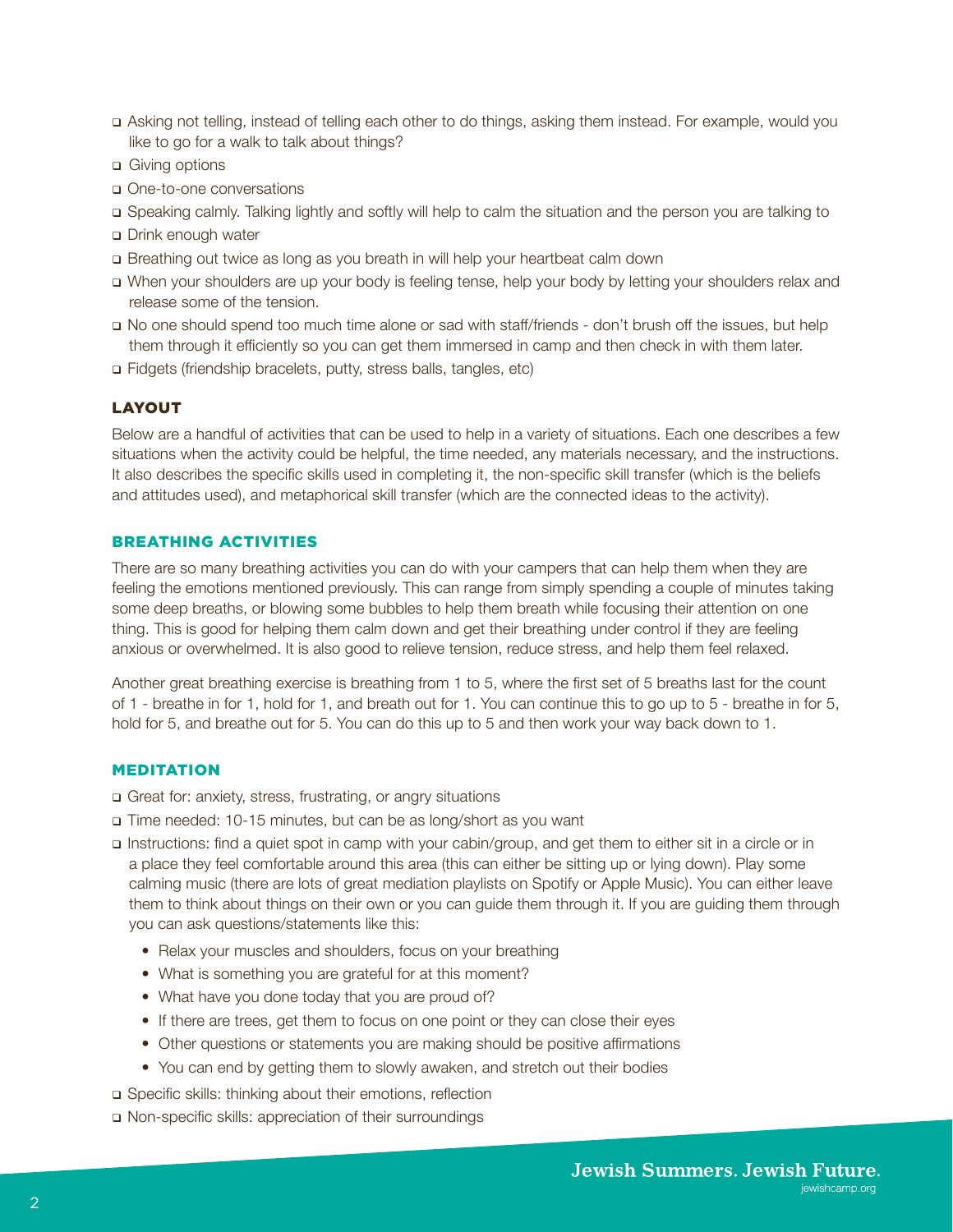#### 5 SENSES GROUNDING EXERCISE

- Great for: anxiety, thought spirals, feeling more connected to and conscious of the space you're in
- Time needed: 2 minutes
- Instructions: name out loud **5** things you can **see**, **4** things you can **feel**, **3** things you can **hear**, **2** things you can **smell**, **1** thing you can **taste**
- □ Specific skills: recognizing the space around you
- Non-specific skills: appreciation of your surroundings

#### MUSCLE TO MINDFULNESS

- Great for: relieving stress/tension, bedtime, mindfulness
- Time needed: 5 minutes
- Instructions: starting with your toes, focus on one major muscle area at a time and squeeze all of the muscles there for 10 seconds, and then relax them. Then move through the other major muscle areas (i.e. legs, butt, abs, hands, arms, neck, face). You can choose to do fewer or more areas depending on the amount of time you have
- Specific skills: relieving tension in the body, being mindful of physical sensations
- Non-specific skills: appreciation of your body, recognizing discomfort
- Metaphorical: releasing stress and worries that are causing discomfort, letting go of tension

# SPIDER WEB

- Great for: homesickness/moments of sadness, anxiety, stress, tension in the cabin group, before leaving camp
- Time needed: 30 minutes
- Materials needed: 1 ball of string, 1 pair of scissors
- Instructions: Everyone will need to sit in a circle. One person will begin by holding the ball of string and telling their group one thing they are grateful for/a moment they have enjoyed the most at camp. This person will then hold the end of the piece of string and will pass it on to someone else in the circle, but it cannot be the person next to them on either side. This person will then tell the group what they are grateful for/a moment they have enjoyed the most at camp, and then pass it off to someone else in the circle while still holding the string. You will go around the group until everyone has said something. At the end, you will use the scissors to cut everyone a string bracelet which represents everyone's gratitude and favorite moments at camp.
- Specific skills: recognizing their emotions, preparing to say goodbye, listening to others
- Non-specific skills: appreciation of their memories and emotions.

#### RIDDLES

- Great for: boredom, filling time, fun
- Time needed: can be done in however much time you have. If campers/staff don't figure them out, you can always come back to it later
- Instructions: for all of these games, participants should guess what the rule is by trying out examples until they are confident they are correct (they should be discouraged from telling anyone before they figure it out on their own)
	- **This is a pen:** hold up a pen and point it at a variety of things while saying "this is a pen" and then asking "is this a pen?" The rule is that the answer is yes only if the person holding the pen said "okay" before they began.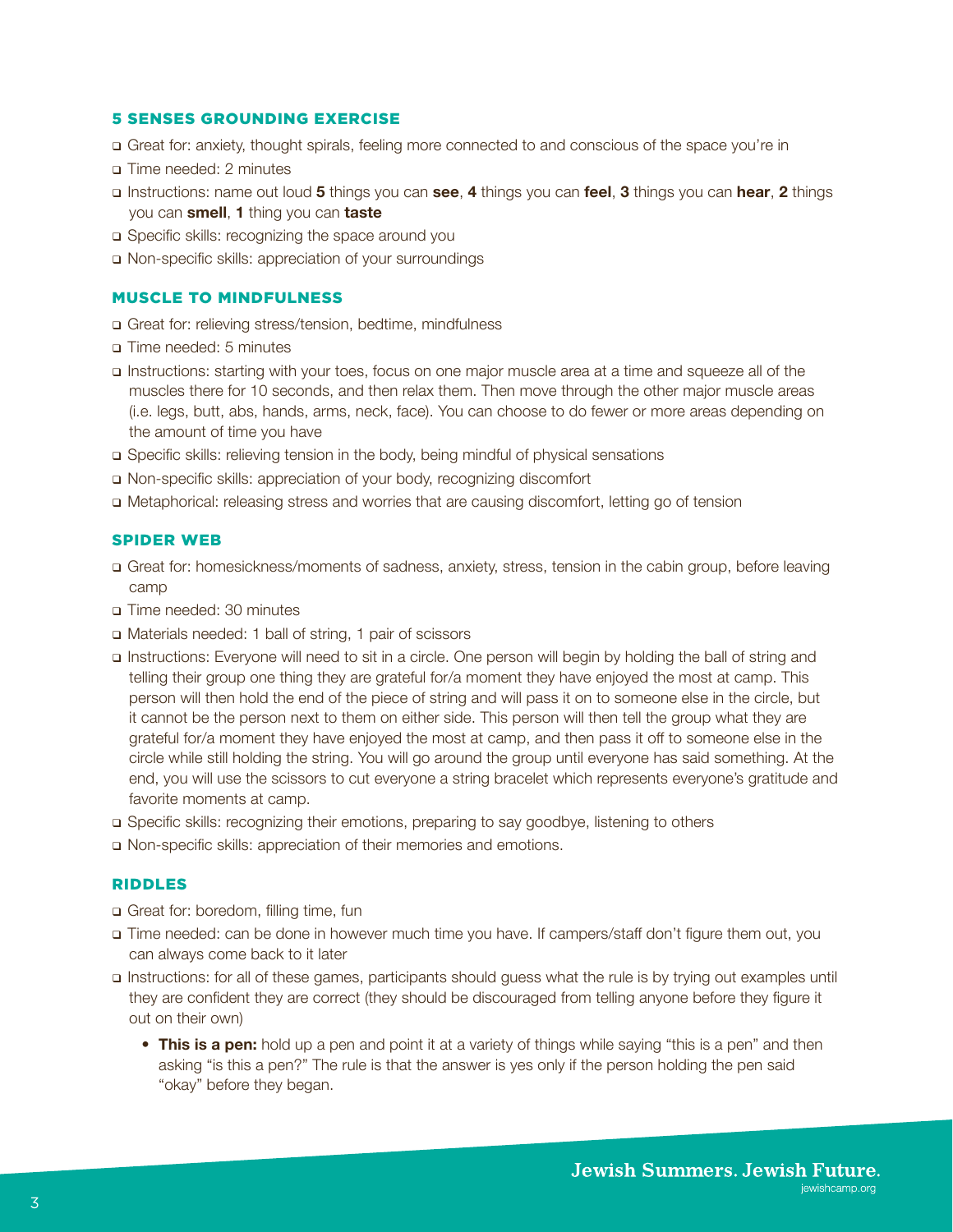- **Green Glass Door:** list two things, one which can go through the green glass door and one which can't (i.e. feet can go through but toes can't). The rule is that only words that have double letters can go through the green glass doors.
- **Bobby likes coffee, not tea:** List two things, one that "Bobby" likes and one that he doesn't (i.e. Bobby likes chairs but not tables). The rule is that Bobby doesn't like any words that have the letter T in them. If campers ask for a hint, just tell them again that Bobby likes coffee but not tea.
- **Counting Elephants:** Name random places and how many elephants there are there (i.e. there's 5 elephants on my pillow, 7 on my bed, 1 on my head, and 10 on my toes). Then ask a variation of the question "how many elephants are there?" (i.e. How many elephants? How many are there? How many elephants are in the building?). The number of words in the question you asked determines the answer.
- □ Specific skills: recognizing patterns
- Non-specific skills: communication, active listening

### HOMESICKNESS BRACELETS

- Great for: homesickness/moments of sadness, anxiety, stress
- Time needed: 10-15 minutes, could do with the whole cabin
- Instructions: each string/bead of a different color can represent someone or something they're missing. As they chose each color/string, have them say a memory of that person/thing.
- Specific skills: recognizing their emotions, recalling memories/stories
- Non-specific skills: decision-making, relationship building
- Metaphorical: carrying that person/thing and their memories around with them

#### SCREAM, RUN, FLAIL!

- Great for: anger, frustration, stress
- Time needed: 2 minutes
- Instructions: get everyone to line up, all run as far as you can scream in one breath while flailing
- □ Specific skills: cardio, multi-tasking
- Non-specific skills: friendly competition, energy building, personal space
- Metaphorical: running out of breath = running out of frustration/anger

#### WAH!

- Great for: cabin bonding, feeling more connected, stress
- Time & people: 5 minutes, need at least 4 people
- Instructions: in a circle all facing each other, you pass the 'wah' on by pointing at someone with your hands together. The person who it is aimed at must put their arms up while yelling 'wah' while the two players either side of them 'chop them in half' while also yelling 'wah'. If you hesitate, do the wrong action, or forget to yell 'wah' then you're out!
- Specific skills: concentration, communication
- Non-specific skills: friendship building, awareness of your surroundings
- Metaphor: passing your energy on to other people (be enthusiastic and energetic!)

These are just a small selection of activities that can be used to help young people with their emotions, and they might be known differently across our camp communities, but we hope this back pocket resource has been useful.